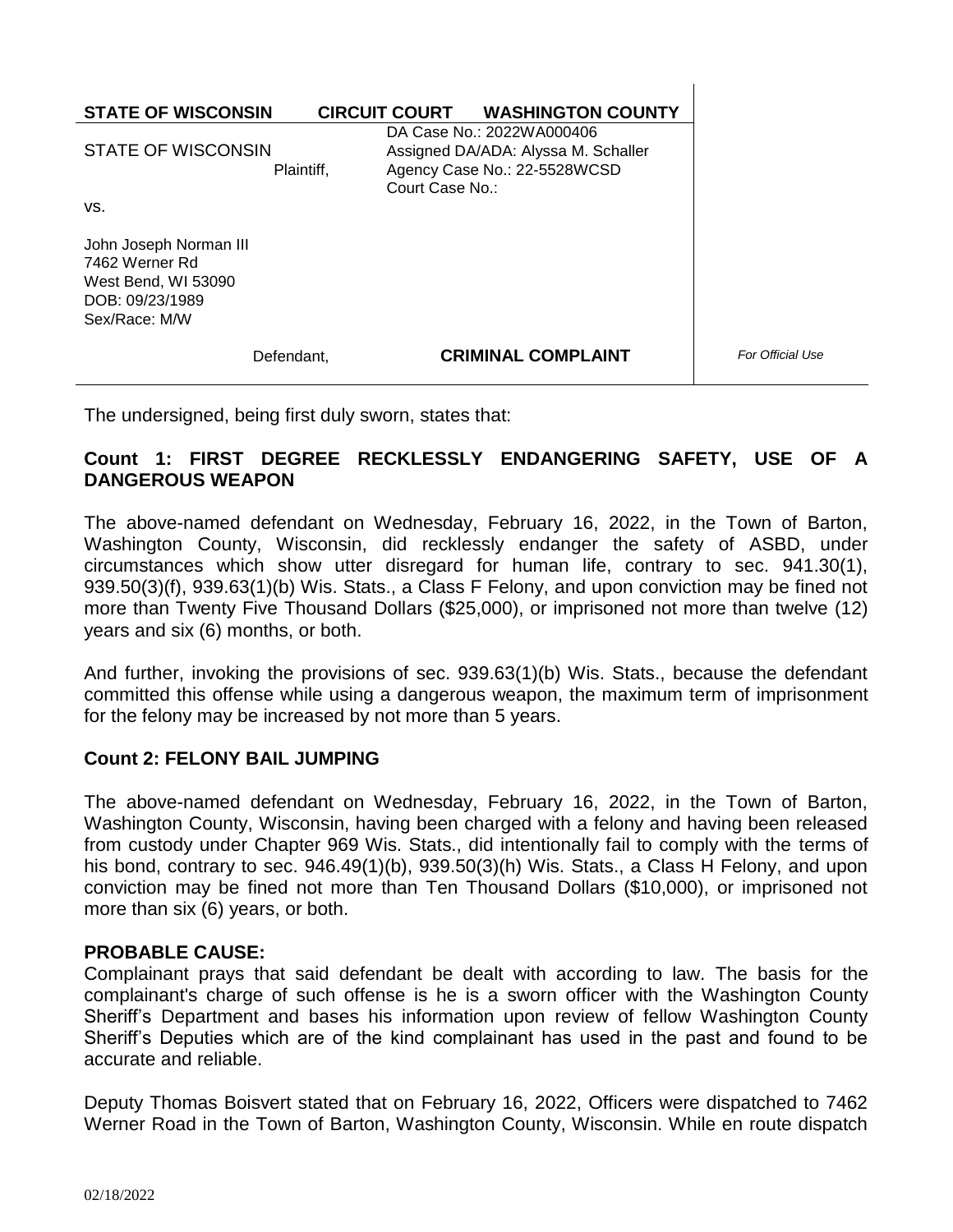was advised that a DoorDash employee was in the process of delivering food to this residence when the front door made of glass shattered in her face. Upon arrival in the area of North Salisbury Road and Loretta Lane, Deputy Boisvert made contact with ASBD. ASBD appeared to be in severe distress as she was shaking feverishly and crying hysterically at what she just witnessed. ASBD stated she was okay and agreed to stay in her vehicle at that location.

Deputy Boisvert stated he approached the front of 7462 Werner Road and observed the front glass storm door shattered completely with glass pieces from the door all over the front porch. On closer observation, Deputy Boisvert noticed that the main inner door had a large hole in it which indicated something had come from inside the residence at a high velocity causing damage to the door and leaving what appeared to be a large exit hole in the door with pieces blown out from the inside. There were what appeared to be metal and wood fragments protruding outward in the middle of the doorway approximately four to feet from the bottom.

Deputy Boisvert announced himself and knocked on the door frame. Deputy Boisvert immediately heard a male voice respond to his call and Deputy Boisvert asked the male party to exit the residence with his hands up. At first the person refused and told deputies to come inside. Due to the damage in the door looking like it had been a gunshot and the suspicious nature coupled with the dark interior of the house, Deputy Boisvert continued to order the male outside.

Eventually the male resident exited the household and was identified as the above named defendant. The defendant was then detained on scene for safety while officers determined what had occurred prior to their arrival. The defendant had numerous small lacerations on his legs due to the glass shards and an ambulance was requested on scene. The defendant refused any further treatment.

While having contact with the defendant, Deputy Boisvert stated the defendant's eyes appeared to be very watery in appearance and severely bloodshot. The defendant's speech was slurred and drawn out and he was unbalanced while walking. While the defendant was in Deputy Boisvert's squad car, he could detect a strong odor of intoxicants coming from the inside of the vehicle.

Deputy Boisvert stated while seated in his squad car, the defendant had requested to drive to Kwik Trip because he could really go for a cigarette. After multiple attempts of asking Deputy Boisvert to do this, and multiple denials by Deputy Boisvert, the defendant stated "just DoorDash it to your squad." When asked what DoorDash was, the defendant explained it was a food and item delivery service for many retailers in the community and he continued to say he had "DoorDash'd pizzas earlier" in the evening.

Deputy Boisvert stated that he had the defendant submit to Standardized Field Sobriety Tests (SFST) where he showed six of six clues on the HGN. On the Walk and Turn the defendant was unable to maintain the instructional position, stepped offline on two of the nine steps and had his arms out to the side much like that of an airplane to help maintain his balance. The defendant did not complete the turn as instructed and stepped off line in the second sequence of steps. The defendant asked to do the test again as he did not do that test well. The defendant attempted the test again but was unable to walk as instructed and then stated "I'm done." During the One Leg Stand, the defendant had his arms out to his side much like that of an airplane to assist in keeping his balance. The defendant began to hop on his foot to avoid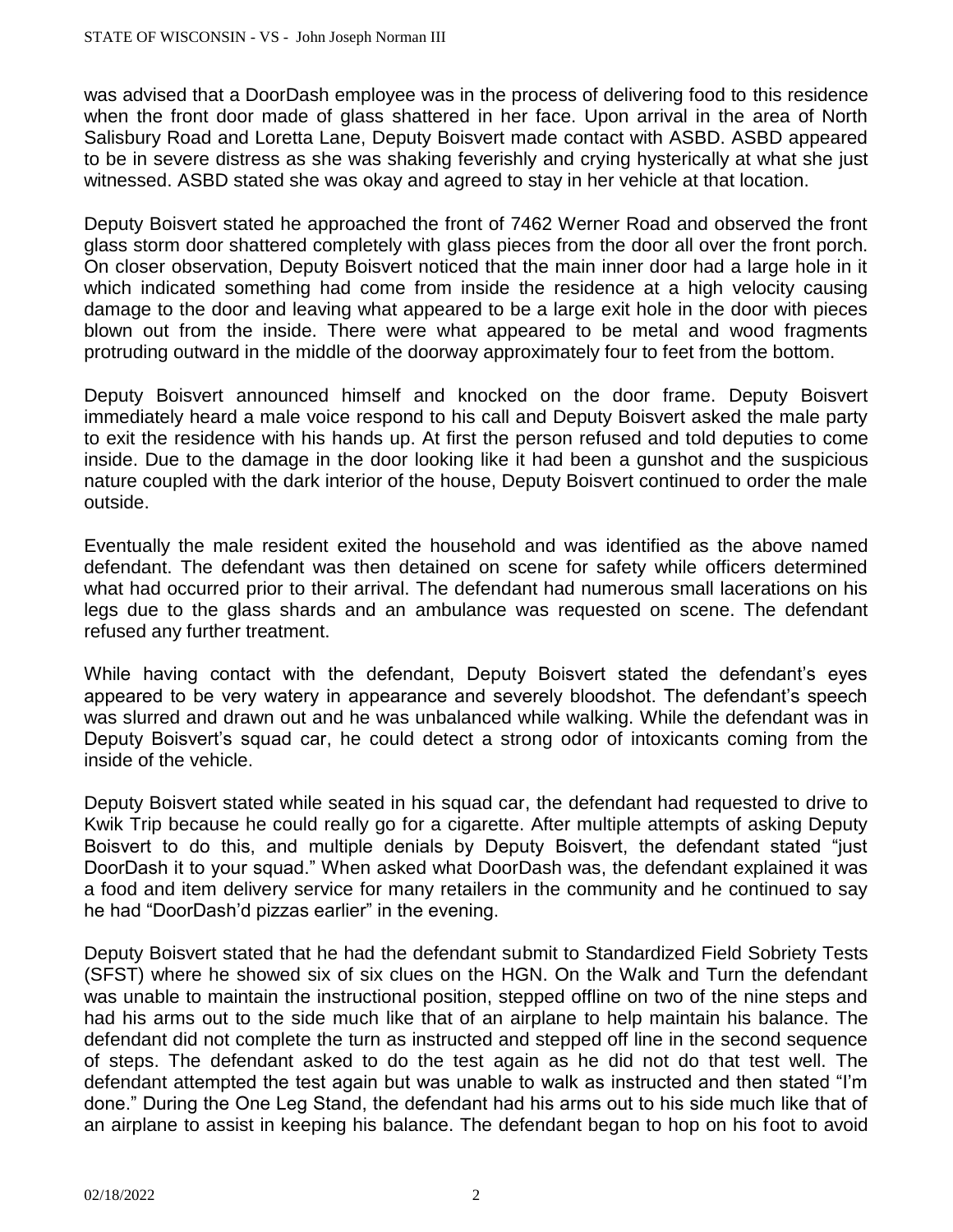placing his elevated foot on the ground. The defendant then ended the test by putting his foot down as he was struggling to maintain his balance.

Due to the defendant's possible level of intoxication, a search warrant was drafted and signed by the Honorable James K Muehlbauer to collect a sample of the defendant's blood. The defendant was transported to Froedtert West Bend Hospital where a legal blood draw was conducted. The results of that analysis are still pending.

Detective Tarra Ball stated that a search warrant was executed on the defendant's residence. Detective Ball stated that as she entered the living room, which is just to the left of the front door when walking into the residence, she observed a 12 gauge shotgun on the floor in front of the couch to the right. There were several blankets on the center and left portion of the couch. On top of the blankets was a spent shotgun shell, as well as a cell phone located on a brown leather recliner to the right of the couch. In the kitchen officers located a sealed Evan Williams Bourbon as well as an open Tito's Vodka container on the counter that was only 1/4 full. In the dining room, officers located a cardboard box containing an empty Glock case. On the second floor at the top of the stairs officers located a shotgun wadding. Inside the master bedroom officers located a safe on the nightstand and two shotgun shells on the dresser. Upon receiving the safe code, officers recovered a loaded Glock handgun and three loaded magazines. In the basement area officers located a green Cabelas box which contained ammunition. Next to another safe was a shelf which also contained ammunition and empty gun cases.

Detective Ashley Glamann stated that she arrived on scene to interview ASBD. ASBD was visibly shaken up and emotional when speaking about this incident. ASBD stated she had been a DoorDash delivery driver for approximately one year. ASBD explained the DoorDash process by stating that the person ordering the food has no idea who will be picking up their order and that the person requesting the order is notified that "[First name] picked up your order" and that the app tracks the delivery driver so the person who ordered the food is able to tell where their driver is. The person then gets notified when they are approaching with the order and after the order is dropped off.

ASBD stated that the delivery this evening was for a "Jack N" and that it was a Little Caesars order of two pizzas and a "bag with four sauces in it." ASBD showed Detective Glamann her DoorDash app which had very limited information about this delivery as ASBD stated once the delivery has been made, some or most information is removed. Detective Glamann stated that the "time ordered" showed 7:43 pm which is when ASBD accepted the order and she states she didn't leave the house immediately. The "time picked up" was 8:51 pm with an "end time" 9:02 pm, which ASBD stated she was already on the phone with 911 at this time.

ASBD stated that the total dollar amount for the order was \$6.75 and the "active time" is listed as 21 minutes as the "Dash time" was listed as one hour and nineteen minutes. ASBD stated that the only information that she is provided for the person she is delivering to is the first name and last name initial as well as the address that she is to make the delivery.

ASBD stated that she pulled into the residence at 7462 Werner Road and she had her high beam (brights) on in an attempt to illuminate the residence as it appeared as if no one was home and there were no lights on. ASBD stated she pulled up the driveway all the way and pretty close to the garage and left her vehicle and the high beams on. ASBD stated that she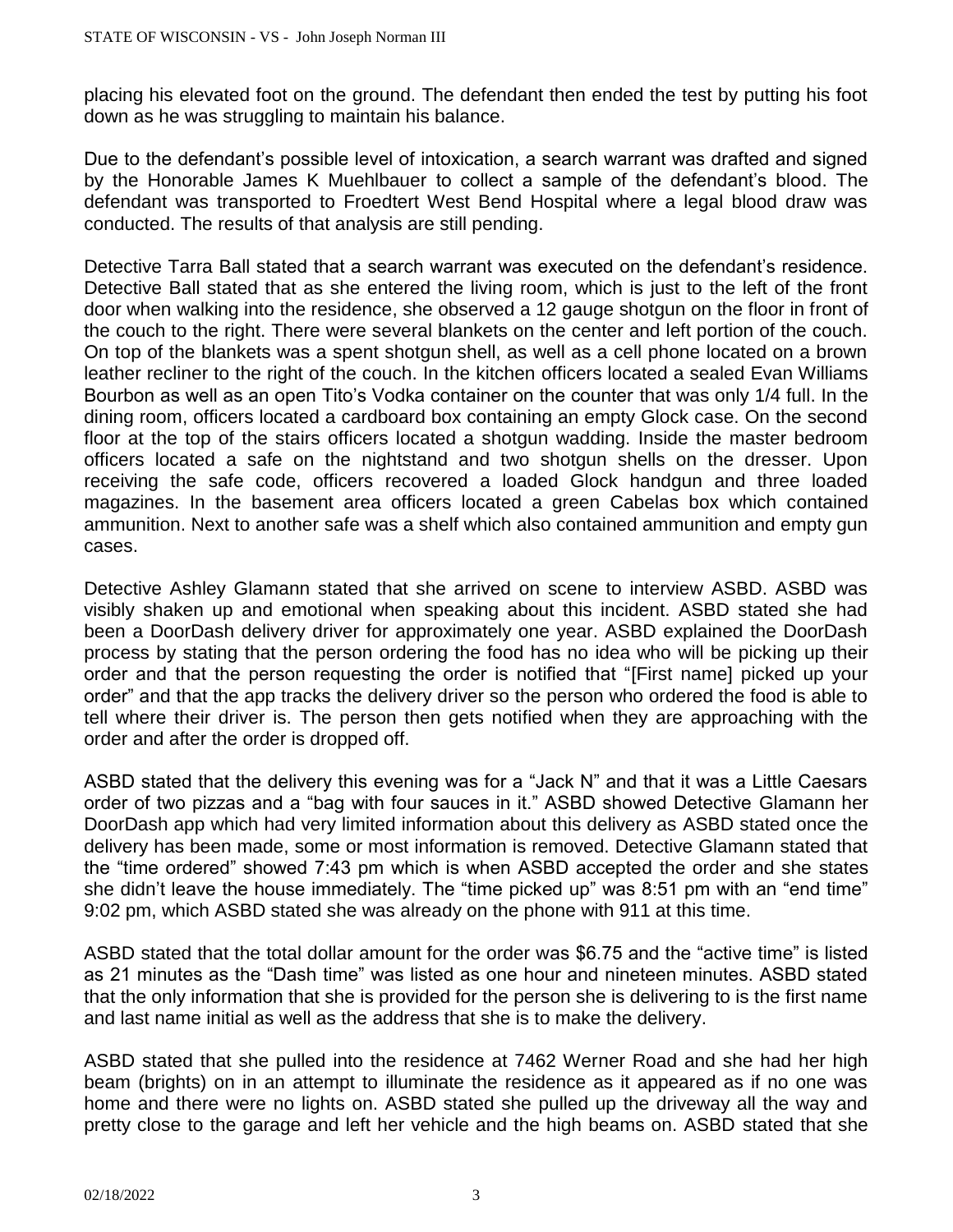had two pizza boxes and the bag of four sauces on top of them in one hand and her phone in the other hand.

ASBD stated she was looking at the house as she was walking up and noticed that there were no lights on in the windows from her walk from the garage area to the front door. ASBD described the front door as having glass in the middle and two narrow panels of vertical glass on both sides. To the left of the front door, ASBD observed what she thinks was a glow from a TV and stated "I thought to myself, oh they are watching a movie and I'm here with their pizza." ASBD stated as she lifted her foot up onto the step that leads to the front door, she stated that the front door just exploded and glass was flying everywhere and she didn't even know what was happening. ASBD stated she screamed at the top of her lungs "What the fuck?" and threw the pizzas and ran to her car. ASBD started backing out of the driveway and called 911 as she was backing out. When asked if ASBD had ever delivered to that address before, she stated she had not and she had never been to that neighborhood.

Detective Glamann asked ASBD what she saw after the explosion and ASBD stated she saw a hole in the glass on the door. ASBD stated she never heard anyone shouting anything. ASBD stated when she returned to her vehicle and was backing out of the residence, she saw red lights by the door which really freaked her out. Detective Glamann asked ASBD to elaborate further on this and ASBD stated it looked like one of those red lights that you use with your cat, like a red beam, so I was thinking "that's a gun" and that's what I said to the lady on the phone when she called 911. ASBD stated as she looked back at the house, while she was on the phone with 911, she thought she saw what looked like a man that came outside and was picking up the pizzas. ASBD did not hear any other loud bangs or explosions, nor any shouting or any other noise. The instructions from the DoorDash app were to leave the order "at my door step" and when she gets that instruction, she just sets the food down by the front door and never rings the doorbell.

Detective Glamann stated that ASBD was sitting with her friend, EMS, before police arrived. EMS told Detective Glamann that while they were sitting in ASBD's vehicle waiting for police, she was picking all of the glass off of ASBD stating it was all over her hair and in the hood of her sweatshirt. Detective Glamann took photos of ASBD and ASBD stated something was "poking her" in her bra area. ASBD proceeded to pull multiple shards of glass out of her bra which were photographed.

Detective Glamann stated that ASBD texted her later and explained a little bit more about how on the DoorDash app, you can see exactly where your driver is and that the defendant knew when ASBD pulled onto his block and arrived in his driveway. ASBD hit "arrive" on the app and was sure the defendant could see her headlights as well. ASBD stated she felt like he was sitting there just waiting for her.

Detective James Frankow stated that on February 16, 2022 he conducted a mirandized interview with the defendant who stated that his shotgun accidentally discharged which caused the front door glass to break. The defendant denied having any knowledge of a delivery person at his residence and does not know how the shotgun was discharged. The defendant stated he didn't mean to do anything and when asked about specifics of the discharged the defendant stated "You saw what happened to the house, you can figure it out." Detective Frankow stated that while speaking with the defendant he could smell the odor of intoxicants coming from his